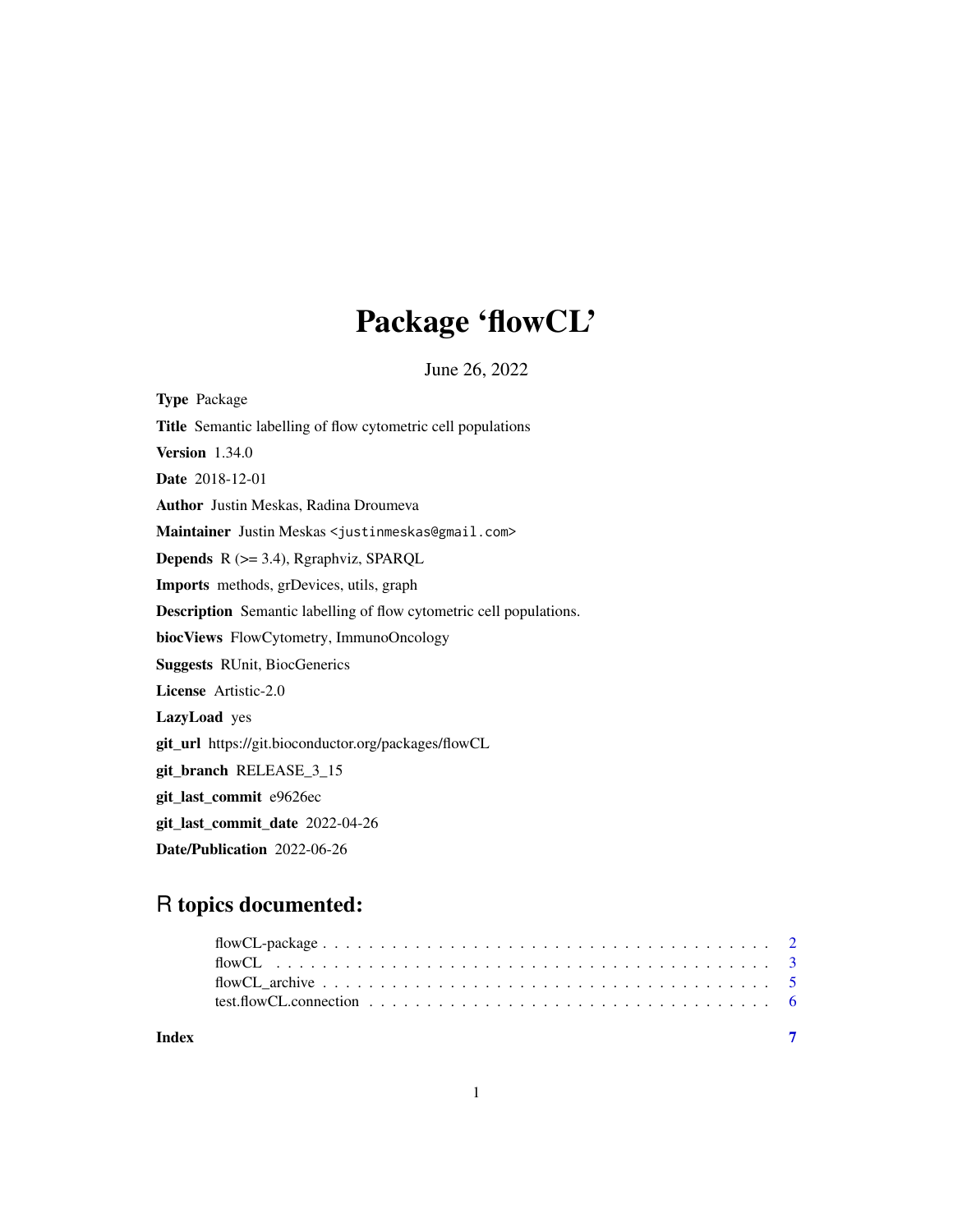#### Description

flowCL uses SPARQL to match a phenotype to a cell type from the cell ontology. If the match is not unique, then the best alternative is returned.

#### Details

| Package:  | flowCL            |
|-----------|-------------------|
| Type:     | Package           |
| License:  | Artistic-2.0      |
| LazyLoad: | yes               |
| Depends:  | Rgraphviz, SPARQL |
|           |                   |

flowCL executes queries against the Cell Ontology (CL), available at http://cellontology.org. The CL file is hosted on a triplestore, i.e., a database for storage and retrieval of Resource Description Framework (RDF) triples. The SPARQL endpoint at http://cell.inference.me:7200/repositories/CL (old endpoint: http://cell.ctde.net:8080/openrdf-sesame/repositories/CL) is used to execute the SPARQL queries retrieving the correct matches from the CL. While other SPARQL endpoints can be used, users should be aware that in our case the CL file has been reasoned upon, and resulting extra inferred axioms have been added to the triplestore, providing a more complete result set.

#### Author(s)

Maintainer: Justin Meskas <justinmeskas@gmail.com>

Authors: Justin Meskas, Radina Droumeva

#### Examples

```
# # Load a pre-loaded archive. Skipping this chuck will cause flowCL to
# ## slowly build a new one.
# flowCL("archive")
#
# # Simple two marker example
# Res <- flowCL("CCR7+CD45RA+")
# tmp <- Res$'CCR7+CD45RA+'
# plot(tmp[[1]], nodeAttrs=tmp[[2]], edgeAttrs=tmp[[3]], attrs=tmp[[4]])
# Res$Table
#
# # Exact match example
# Res <- flowCL("CD3-CD19-CD20-CD14+", Verbose = TRUE, OntolNamesTD = TRUE)
# tmp <- Res$'CD3-CD19-CD20-CD14+'
# plot(tmp[[1]], nodeAttrs=tmp[[2]], edgeAttrs=tmp[[3]], attrs=tmp[[4]])
# Res$Table
```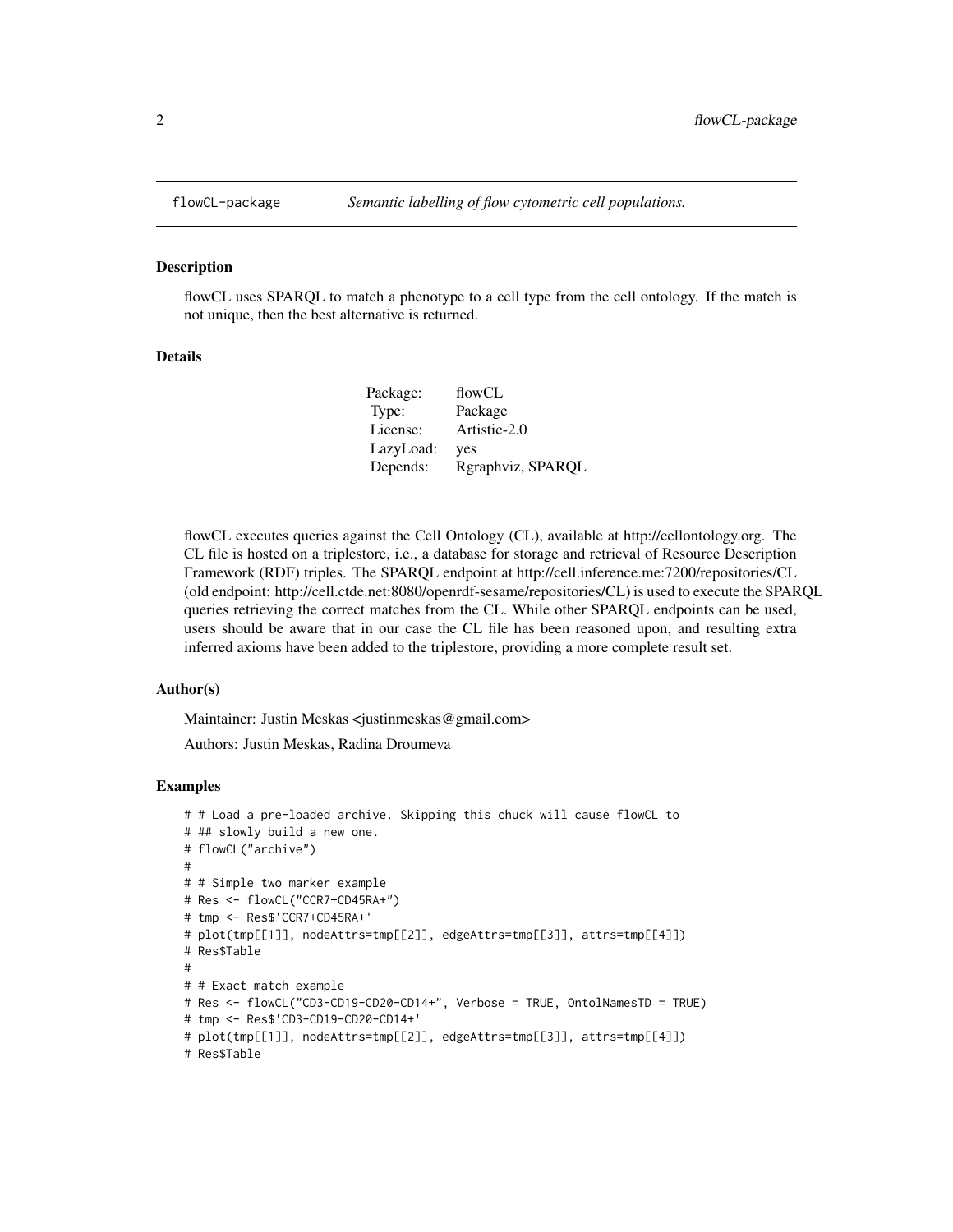<span id="page-2-0"></span> $f$ lowCL  $\frac{3}{3}$ 

```
#
# # Cell Label Example
# x <-"CD3-CD19-CD20-CD14+"
# Res <- flowCL(x)
# Res$Cell_Label[[x]][[1]]
#
# # As a secondary way to view the results,
# ## see "[current directory]/flowCL_results/".
# # Figures created called tree_(phenotype).pdf give the cell hierarchy
# ## dependent on the markers in the phenotype.
# # A list of results from Res$Table are stored in listPhenotypes.csv.
```
flowCL *Semantic labelling of flow cytometric cell populations.*

# Description

flowCL uses queries to match a phenotype to a cell type from the cell ontology. If the match is not unique, then the best alternative is returned.

#### Usage

```
flowCL ( MarkerList = "HIPC", ExpMrkrLst = NULL, Indices = NULL,
   Verbose = FALSE, KeepArch = TRUE, MaxHitsPht = 5,
   OntolNamesTD = FALSE, ResetArch = FALSE, VisualSkip = FALSE )
```
# Arguments

| MarkerList | A list of phenotypes to query the cell ontology with (Ex. "CD3+CD4-CD8+"<br>as a single element of the list). There is an option to use a preloaded list. This<br>preloaded list can be used by inputting "HIPC" into MarkerList. This will first<br>query all the individual markers, then will query all the common HIPC pheno-<br>types.                                                                                    |
|------------|--------------------------------------------------------------------------------------------------------------------------------------------------------------------------------------------------------------------------------------------------------------------------------------------------------------------------------------------------------------------------------------------------------------------------------|
| ExpMrkrLst | A list of all of the phenotypes that were used in the experiment. This will be<br>used to inform the user that a certain marker could have been used to further<br>identify the correct population. If ExpMrkLst is left blank, flowCL will define<br>ExpMrkLst as each phenotype in MarkerList. If ExpMrkrLst has only one ele-<br>ment, flowCL will define every ExpMrkrLst phenotype as being the same as the<br>one input. |
| Indices    | A vector of indices that dictate which of the MarkerList phenotypes will be<br>queried. If left blank, all phenotypes in the list will be queried.                                                                                                                                                                                                                                                                             |
| Verbose    | A logical value that dictates if computational information is printed while the<br>code is running. The default is FALSE.                                                                                                                                                                                                                                                                                                      |
| ResetArch  | A logical value that dictates if the archive folder, "flowCL_results", is deleted<br>before the queries take place. This will increase the simulation time, but should<br>be done every once in a while to account for updates from the ontology. The<br>default is FALSE.                                                                                                                                                     |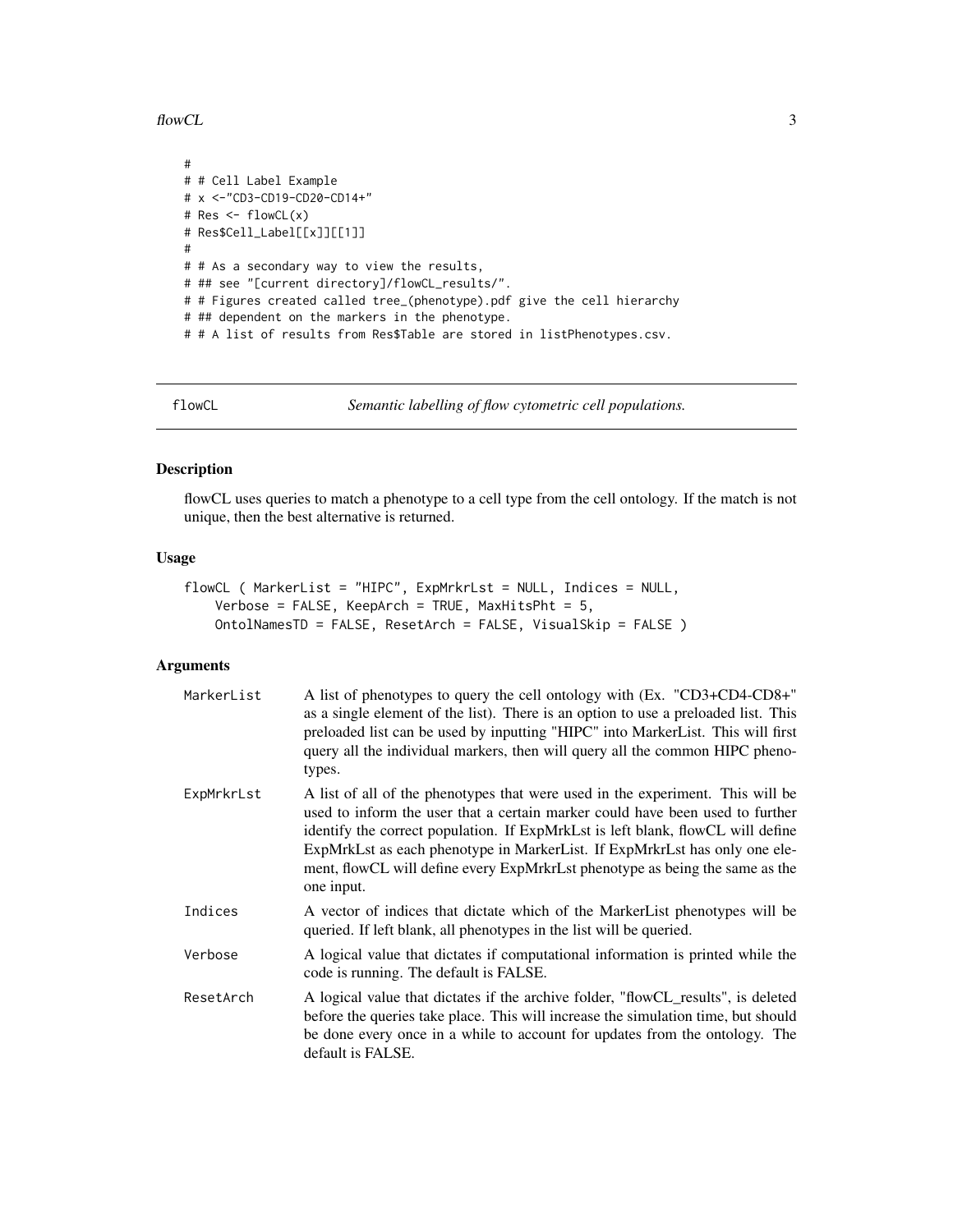| KeepArch     | A logical value that dictates if the archive folder, "flowCL_results", is deleted<br>after the queries take place. Set to FALSE to insure there is no unwanted files<br>being stored on the hard drive. The default is TRUE.                                                 |
|--------------|------------------------------------------------------------------------------------------------------------------------------------------------------------------------------------------------------------------------------------------------------------------------------|
| MaxHitsPht   | An integer for the maximum number of cell types that are returned per pheno-<br>type queried. The default is 5.                                                                                                                                                              |
| OntolNamesTD | A logical value that controls if the phenotypes in the tree diagrams (TD) are short<br>names (ex. CD4) or the long ontology names (ex. CD4 molecule). Short names<br>are used if OntolNamesTD is FALSE, while long ontology names are used if<br>TRUE. The default is FALSE. |
| VisualSkip   | A logical value that controls if the visualization step is skipped or not. TRUE is<br>for skip, while FALSE is for no skip. The default is FALSE.                                                                                                                            |

### Details

flowCL executes queries against the Cell Ontology (CL), available at http://cellontology.org. The CL file is hosted on a triplestore, i.e., a database for storage and retrieval of Resource Description Framework (RDF) triples. The SPARQL endpoint at http://cell.inference.me:7200/repositories/CL (old endpoint: http://cell.ctde.net:8080/openrdf-sesame/repositories/CL) is used to execute the SPARQL queries retrieving the correct matches from the CL. While other SPARQL endpoints can be used, users should be aware that in our case the CL file has been reasoned upon, and resulting extra inferred axioms have been added to the triplestore, providing a more complete result set.

#### Value

A list containing  $N + 5$  elements. Where N is the number of phenotypes queried. Each of these N elements contains information for plotting the results. The other five elements show the cell labels (Cell\_Labels), the matching markers in a list form (Marker\_Groups) and a bracket form (Markers), ranking scores (Ranking) and a table (Table). The cell labels element lists the cell labels in order of highest score based on their ranking, which is in a form easily extracted and used by other R packages and functions. Marker\_Groups and Markers list markers that were queried and that are part of a certain cell type. In Markers these markers are displayed in the form of A B ( C ) [ D ]. A and B together make up the markers input for the query. B, C and D together are the markers that make up the definition of the particular cell type. C lists the markers that were pat of the experiment that were not part of the query, while D lists all other markers that make up the cell type that were not part of the experimental markers. A lists all the markers in the input for the query that were not required for that particular cell type. The table is a list of all the related information of each phenotype queried. This table is mainly for users to see the results in R.

#### Author(s)

Maintainer: Justin Meskas <justinmeskas@gmail.com>

Authors: Justin Meskas, Radina Droumeva

#### Examples

- # # Load a pre-loaded archive. Skipping this chuck will cause flowCL to
- # ## slowly build a new one.

# flowCL("archive")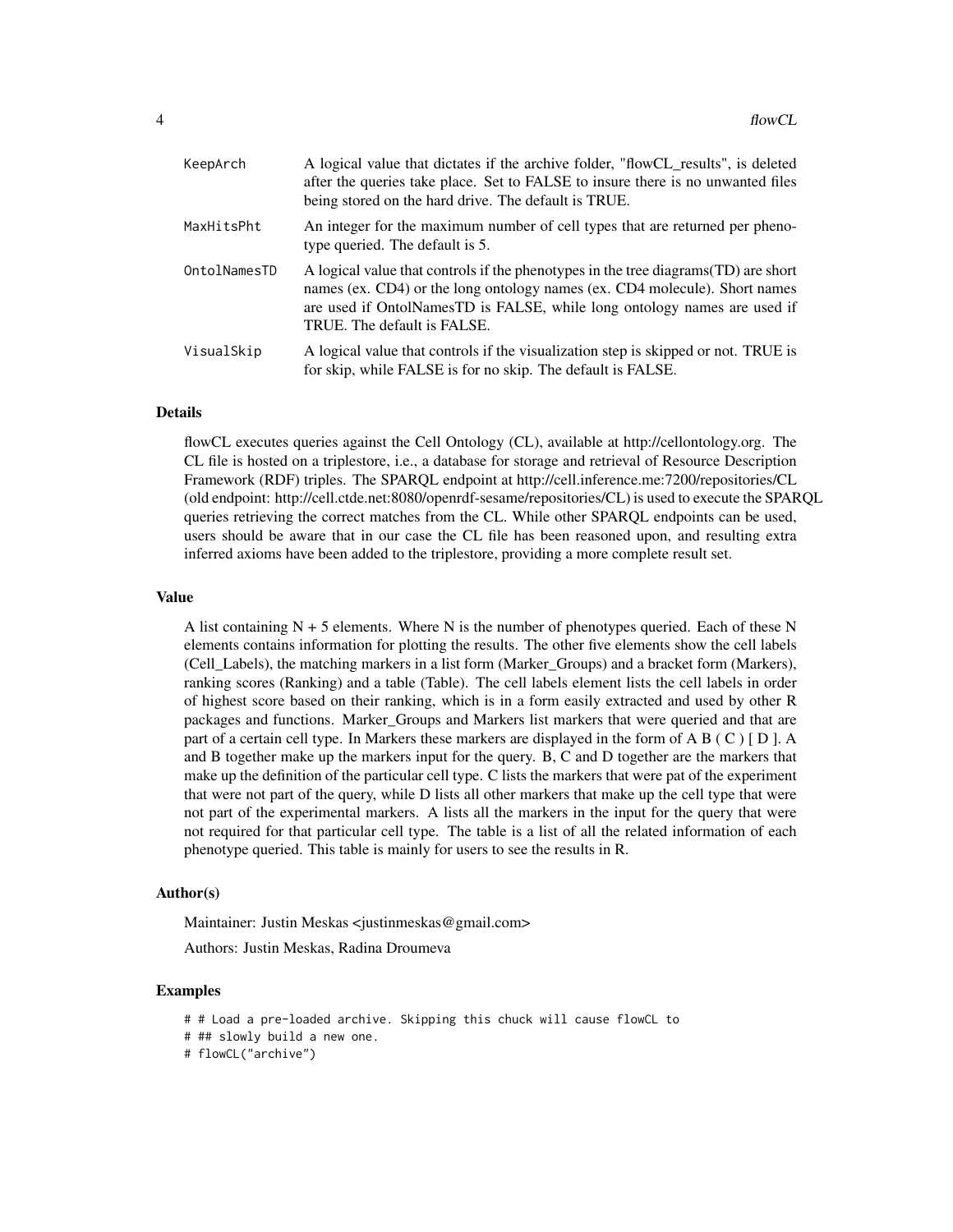<span id="page-4-0"></span>flowCL\_archive 5

```
#
# # Simple two marker example
# Res <- flowCL("CCR7+CD45RA+")
# tmp <- Res$'CCR7+CD45RA+'
# plot(tmp[[1]], nodeAttrs=tmp[[2]], edgeAttrs=tmp[[3]], attrs=tmp[[4]])
# Res$Table
#
# # Exact match example
# Res <- flowCL("CCR7+CD45RA+CD8+", Verbose = TRUE, OntolNamesTD = TRUE)
# tmp <- Res$'CCR7+CD45RA+CD8+'
# plot(tmp[[1]], nodeAttrs=tmp[[2]], edgeAttrs=tmp[[3]], attrs=tmp[[4]])
# Res$Table
#
# # Cell Label Example
# x <-"CCR7+CD45RA+CD8+"
# Res <- flowCL(x)
# Res$Cell_Label[[x]][[1]]
#
# # As a secondary way to view the results,
# ## see "[current directory]/flowCL_results/".
# # Figures created called tree_(phenotype).pdf give the cell hierarchy
# ## dependent on the markers in the phenotype.
# # A list of results from Res$Table are stored in listPhenotypes.csv.
```
flowCL\_archive *A list of data used to build a local archive.*

#### Description

A list of data used to build a local archive.

#### Usage

```
data(flowCL_archive)
```
#### Value

Loads the a pre-built archive.

# Author(s)

Justin Meskas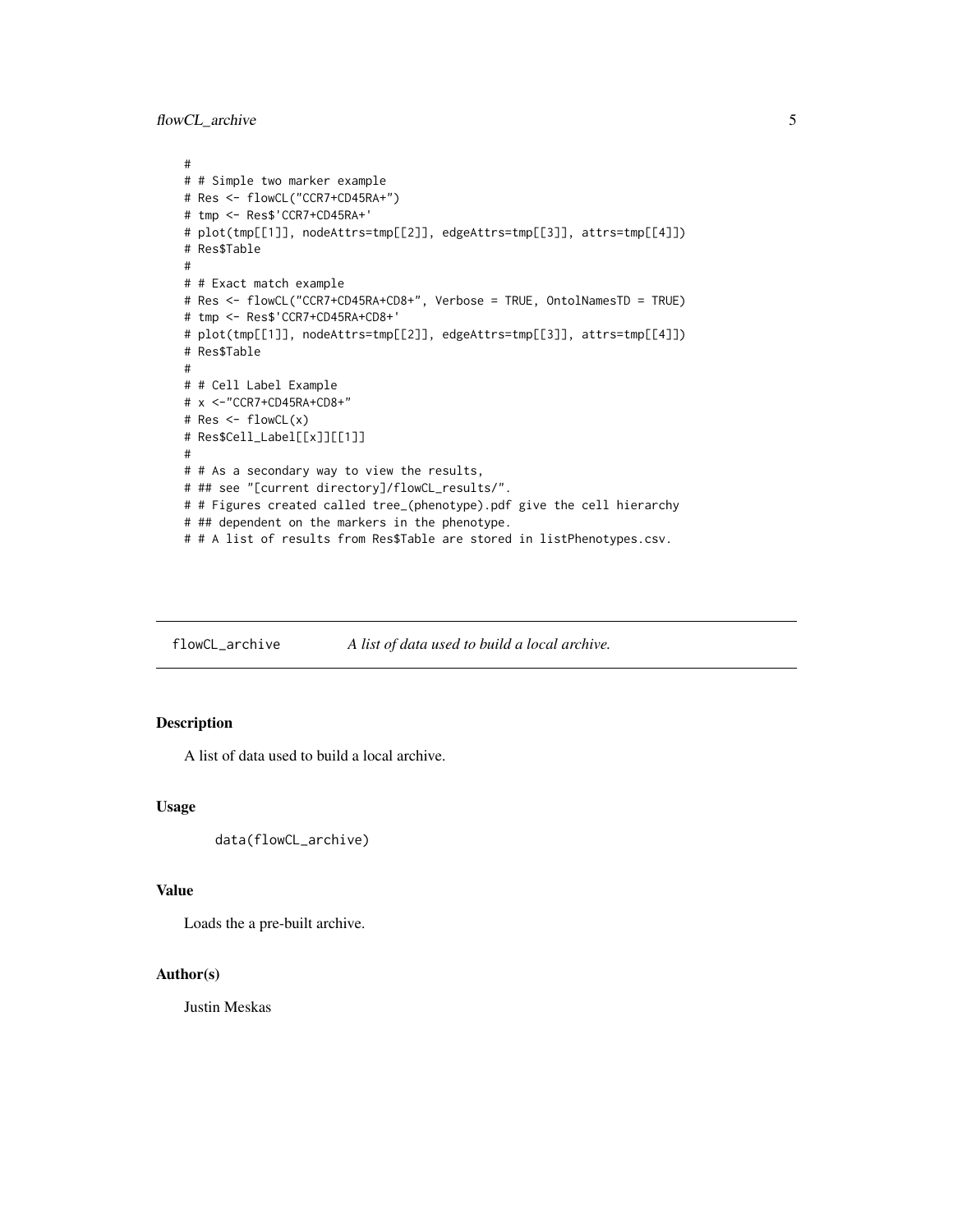<span id="page-5-0"></span>test.flowCL.connection

*A function to check that a connection exists between the user and the ontology server.*

# Description

A function to check that a connection exists between the user and the ontology server.

# Usage

test.flowCL.connection()

# Value

The date of the lastest update of the cell ontology is returned.

### Author(s)

Justin Meskas

# Examples

test.flowCL.connection()